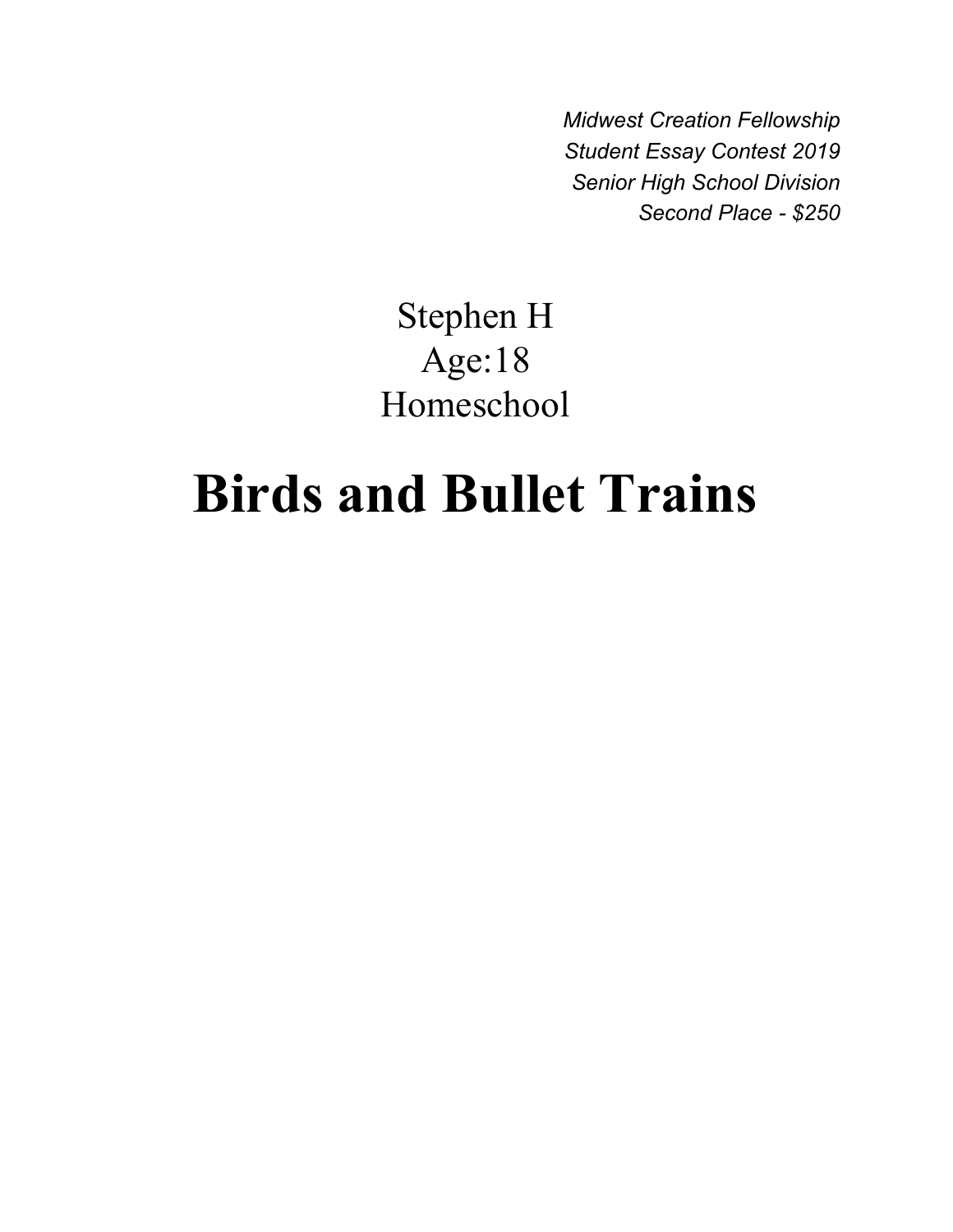Bullet Trains and Birds- what do these two have in common? How do vultures help to keep our streets clean? What solved a problem a whole team of engineers couldn't figure out? Birds-You might be surprised to know that many of the advancements in technology we're all familiar with were actually modeled after these feathered creatures. Indeed, birds have captured our imaginations with their striking beauty. In fact, they are so intricately designed that renowned atheist Richard Dawkins once said "**One of the greatest challenges to the human intellect** (, over the centuries,) **has been to explain how the complex, improbable appearance of design in the universe arises.**" (allaboutscience.org)

This poses a question: Are birds evidence of an intelligent, all-knowing God? I'm going to unlock this by examining three elements of birds: their beauty; their impact on our ecosystem; and lastly, their complex design. But before we dive right in, I'll share a little background about myself, and how I became so fascinated with birds in the first place...

I've always had an interest in birds. And I loved hearing their sweet songs in the crisp spring morning air; but until I really studied the complexity and variety in them, to me they were just 'birds'. Then one gloomy winter day was brightened up when I looked out the window, and saw a gorgeous red Cardinal come out onto the snow. The color was so vibrant and pretty, I wondered what other colorful birds could be out there that I was missing-right in my own backyard. So I began to head out and try to capture their beauty with my camera, and started noticing striking beauty even in the birds of my own backyard: From geese on the pond, to Chickadees in the trees; to a Mourning Dove's peaceful calls on a summer afternoon; and the list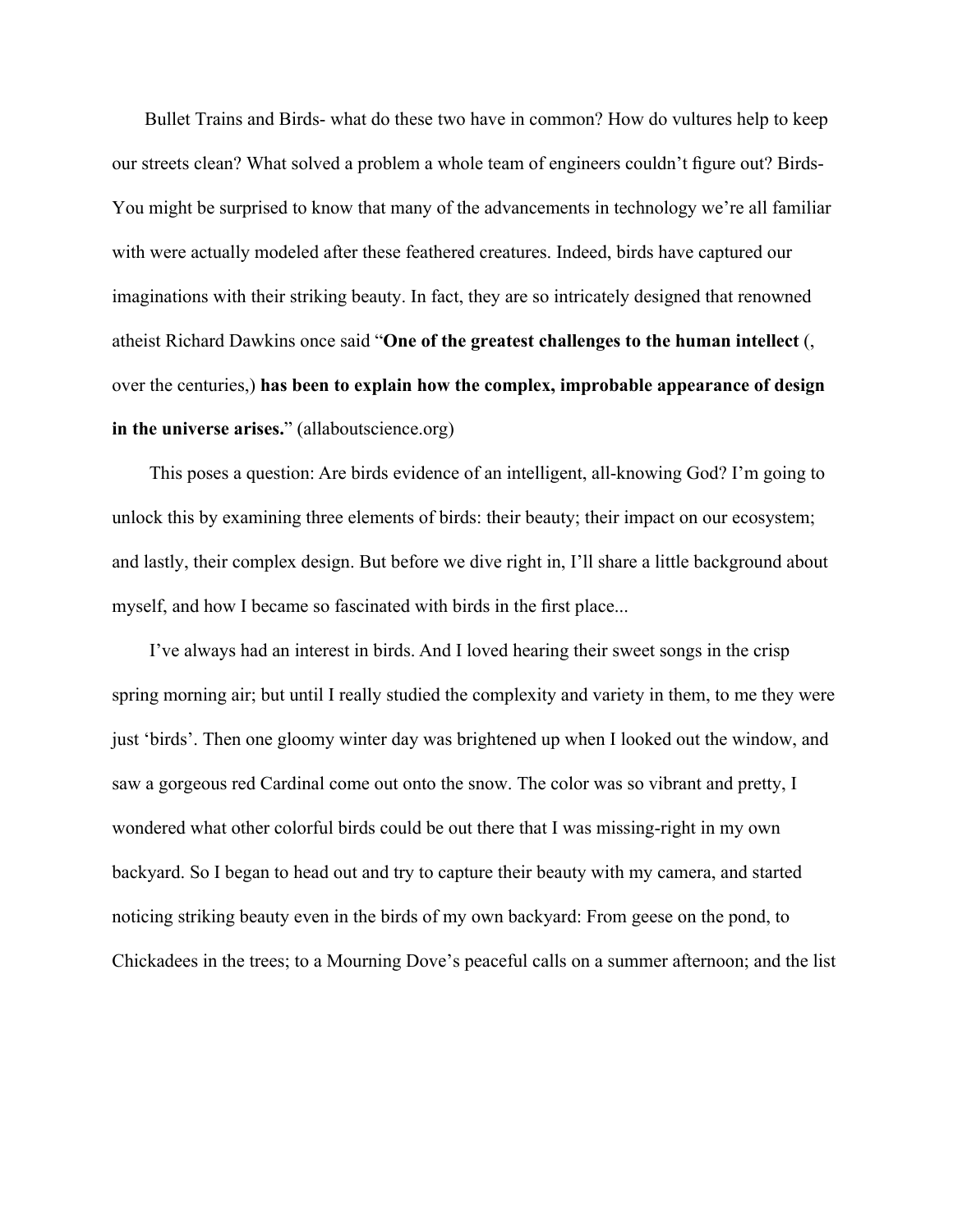goes on, and on. These feathered friends of ours possess amazing beauty. Where could all this beauty have come from?

Well, not only are they beautiful, but birds are also of great importance to our ecosystem. Our roads wouldn't stay pretty for long if it weren't for the help of a common scavenger: Turkey Vulture. Unlike other raptors, Turkey vultures never eat live prey. But they circle the sky and use their keen sense of smell searching for fresh road kill instead. According to all about birds.org, **"vultures appear to have excellent immune systems, happily feasting on carcasses without contracting** [diseases]**"** (www.allaboutbirds.org). So although it may seem ugly at first, this raptor is a very important asset to our ecosystem, and it actually serves to keep our streets clean. In contrast to vultures, owls don't have a terrific sense of smell, and will even hunt skunks.

Another common bird of prey- the Red-tailed hawk can be of assistance in reducing the number of pesky rabbits in your garden or field mice getting in your garage.

But the vast majority of birds, like Swallows for instance, eat insects; making them a natural remedy for pesky mosquitoes (www.allaboutbirds.org).

All of these birds are contributing to a healthy environment for us to enjoy- The vulture serves to rid our streets of road-kill that would otherwise spread harmful disease; hawks and owls help to keep rodent populations in check; and the Barn Swallows help to prevent insects from devouring vital crops across the world. Does this seem like survival of the fittest, or the handiwork of an intelligent Designer? The very fact that ecosystems exist is evidence of an intelligent Designer.

By looking at the individual characteristics of just one type of bird, the woodpecker, we see even more evidence of God's handiwork and ingenuity shine through. Woodpeckers can peck up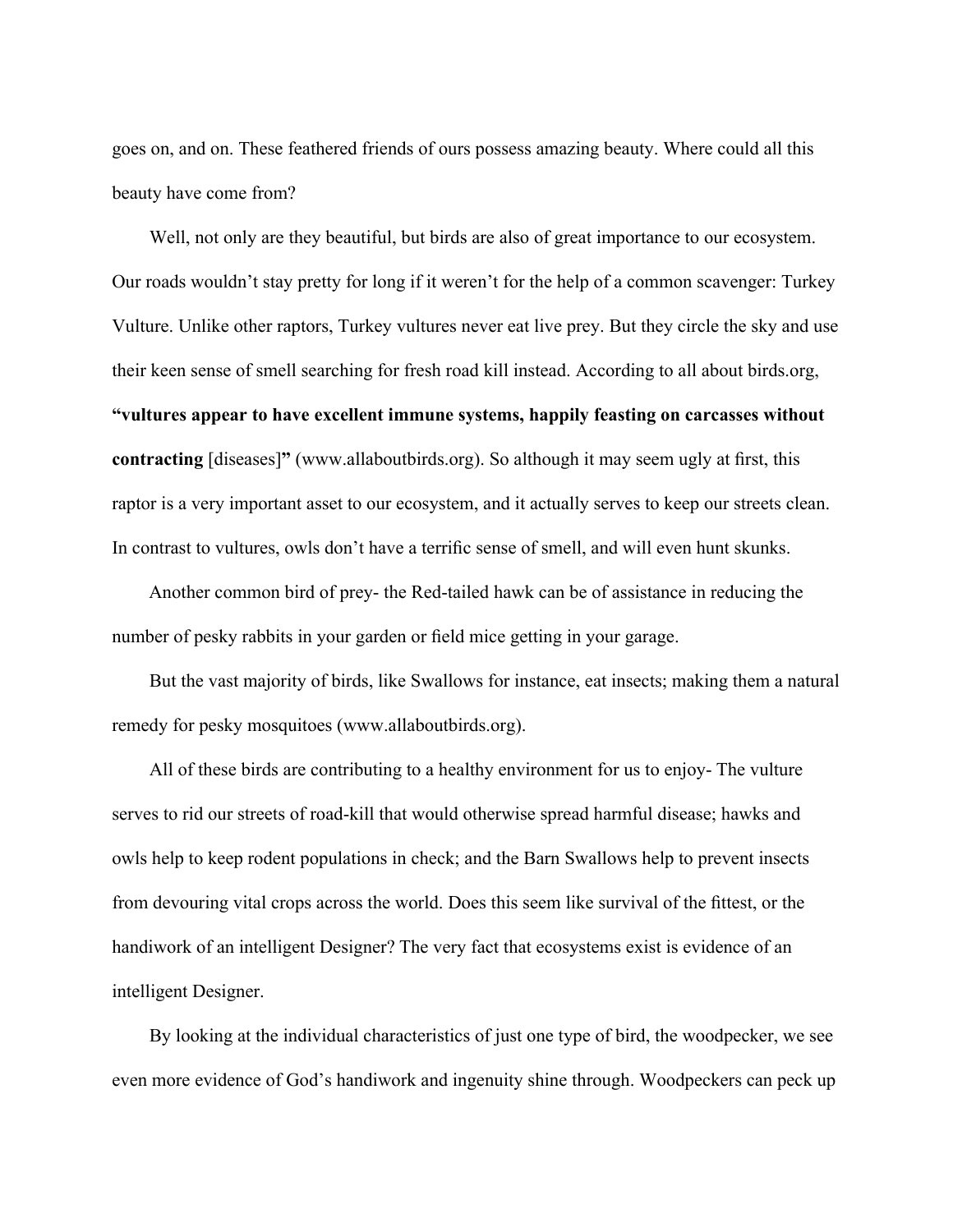to 20 times per second - twice the speed of a machine gun –and between feeding, excavating nest cavities and drumming, woodpeckers can peck a total of 8,000-12,000 pecks in a single day. And they do this with an impact velocity of 1,300 mph - twice the speed of a bullet! Despite this, woodpeckers don't get headaches from pecking. How is this possible? Well our Creator has accommodated this need and has designed woodpeckers with a built-in shock absorber. The reinforced structure of the woodpecker's skull is ideal to spread the impact force, and their brains are tightly cushioned and protected against repeated impacts. In addition, the skull is physically separated from its beak by a remarkable sponge-like cartilage, **"recognized by scientists as being better than any shock absorber manufactured by man"** According to evidenceofdesign.com (www.evidenceofdesign.com). And it allows the woodpecker's brain to

withstand a force 250 times greater than astronauts face at liftoff. In addition, woodpeckers also have bristle-like feathers over their nostrils to keep wood chips from being inhaled while digging (www.evidenceofdesign.com).

Even the woodpeckers' feet and tail are designed to best suit their behavior. Unlike most other birds, they have two forward-facing toes, and two rear-facing toes, which allow them to better cling to vertical trees. And they use their stiff tail feathers for support against the tree. Many woodpeckers also have a barbed tongue that sticks out three times longer than their beak, and wraps around the skull when it is retracted to extract insects from trees- A trait found exclusively in woodpeckers. Just like with any machine, for the woodpecker to operate, all of these elements had to be in place at the same time. Clearly this is the handiwork of an all-knowing God, and not the result of Natural Selection. (www.thespruce.com).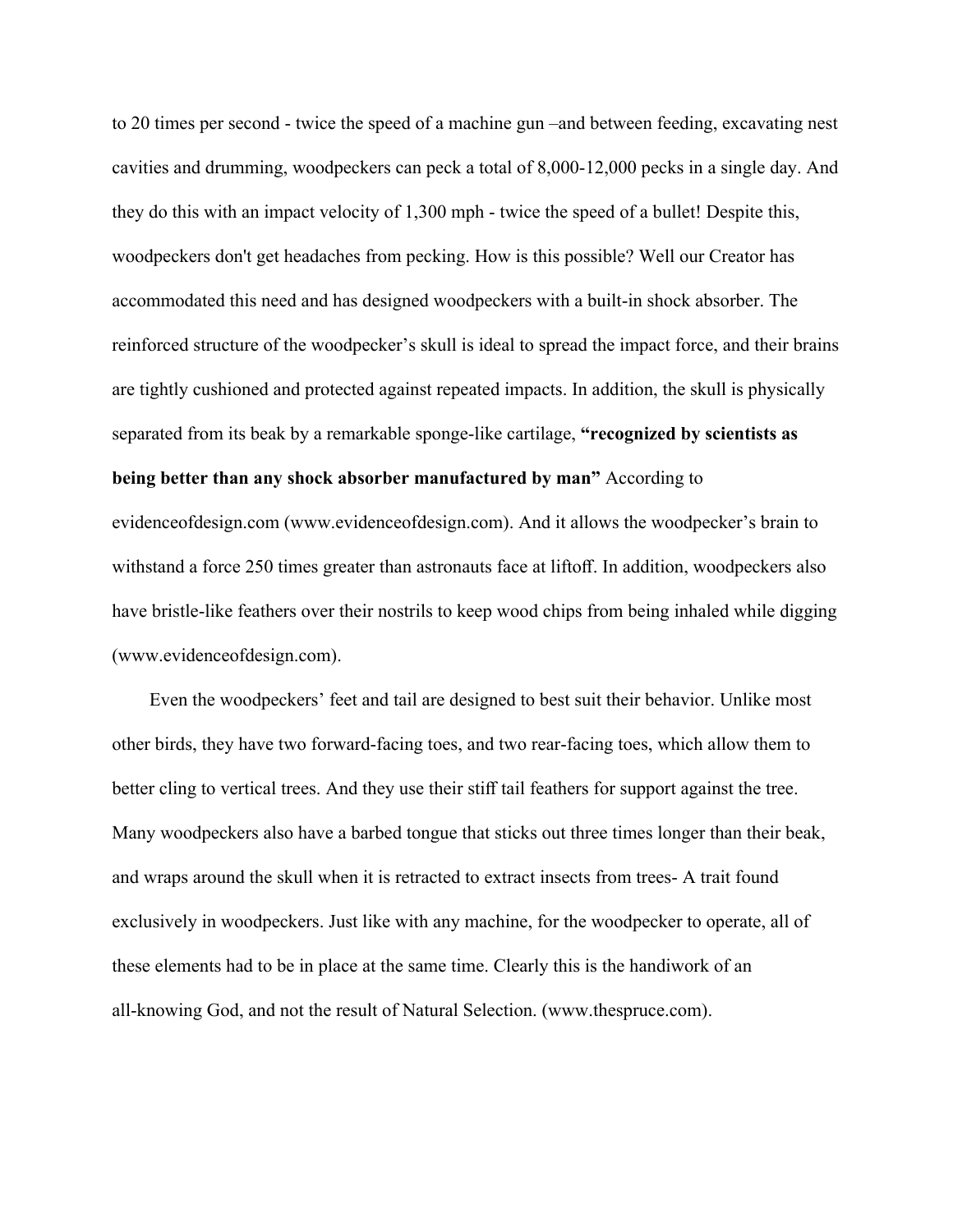In fact, birds are so cleverly designed that engineers have emulated them in their own designs. Consider the Bullet Train. Its aerodynamic shape and high-speed rails allow it to travel at speeds of almost 200mph. But did you know the bullet train's aerodynamic design was actually derived from a bird? Well this wasn't the case back in 1964, when the first Japanese high-speed rail, Shinkansen was opened to the public. The original bullet train was not as aerodynamic and shaped more like a bullet. But there was a problem with this design: every time the train left a tunnel, there was a sonic boom, that could be heard 400 meters away, annoying nearby residents within a quarter-mile radius; and Japan had strict laws regarding sound pollution. Yet by 1989, engineers were pushing to make the bullet train even faster, so the design engineers got to work to find a solution to the problem. It was discovered that this sonic boom was the result of a rapid expansion of air that had become compressed in front of the train while it passed through the tunnel. Eiji Nakatsu, lead engineer and general manager of the technical development department, was attending a lecture on birds and realized that the Kingfisher could be the solution to their problem. Nakatsu noticed that Kingfishers dive head first into the water, undergoing a tremendous change in pressure, similar to the change in pressure that occurs when a train leaves a tunnel. However, the Kingfisher hardly makes a splash when it hits the water. In fact, Wind tunnel experiments proved the shape of the Kingfisher's bill to be ideal for the transition from air to water. So they redesigned the Bullet Train to be shaped just like the Kingfisher's head, and as a result their trains became much more energy efficient, and a lot less noisy; ending the complaints from nearby residents and saving the company millions of dollars in the process (www.greenbiz.com).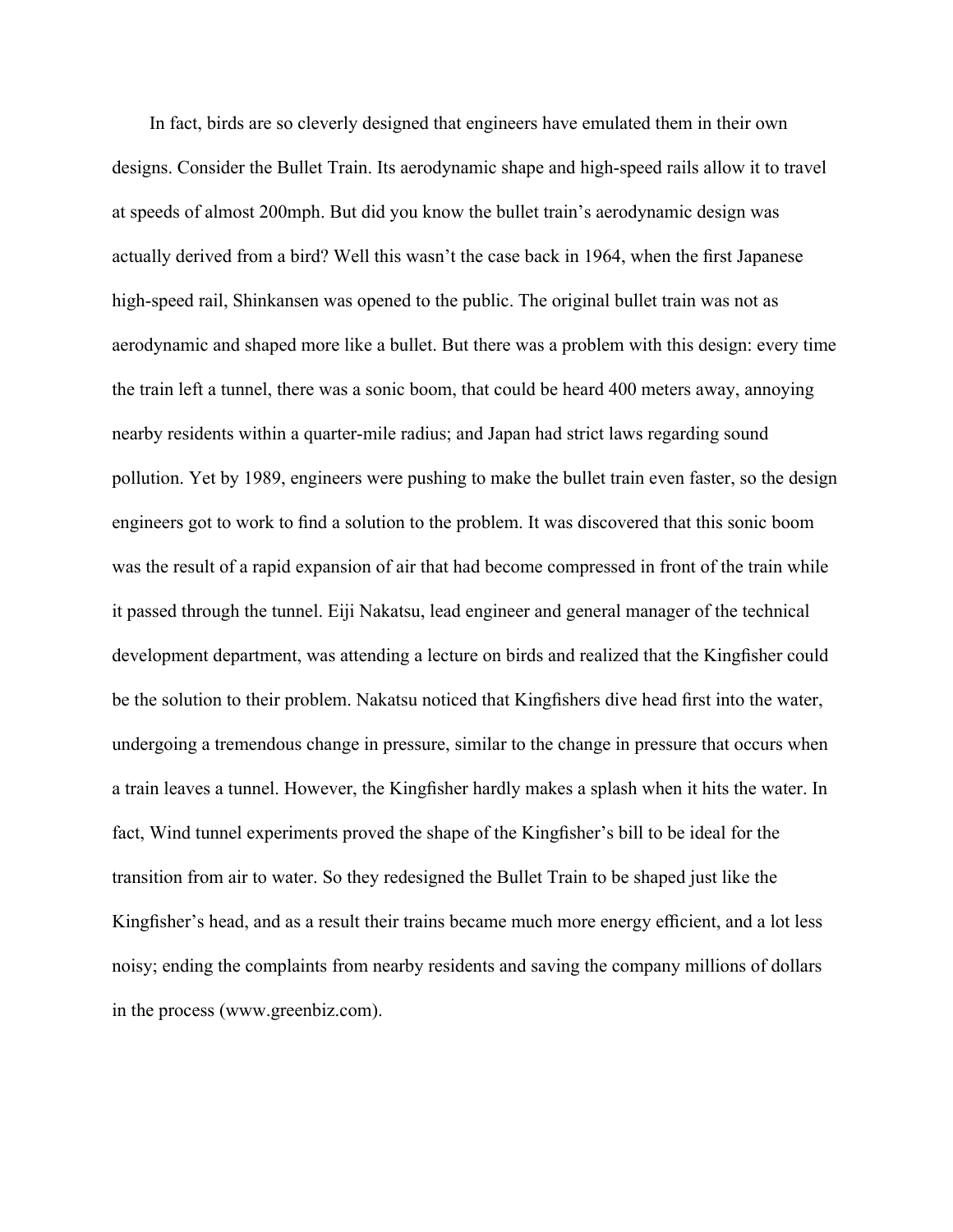The new design of the bullet train was also greatly influenced by owls. Owls' curved wing-feathers allow them to fly at slow, quiet speeds, and snatch prey by complete surprise, without even making a sound! And Nakatsu modeled the pantograph, the mechanism that connects the train to the electric wires above, after this design, reducing noise by 30% (www.gigazine.net).

There is a name for this imitation of things found in creation- It's called Biomimicry, and it's used by engineers all the time when they want to improve technology. The Wright Brothers' success is another example of biomimicry. Their first attempts at flight were not a success. But then they observed Turkey Vultures in flight and noticed that they angled their wings for balance and control, and they emulated this concept to give us the first successful airplane (History.com).

As you can see, birds are much more than just pretty. The handiwork of birds is living proof of an intelligent Creator. We see it in their beauty; we see it in the ecosystem; and we see it in their complex design, when engineers looked to them to improve their own designs. Their beauty and order are a testimony of God. As it says in Romans 1:20: **"For since the creation of the world His invisible attributes, His eternal power and divine nature, have been clearly seen, being understood through what has been made, so that they are without excuse."** (NASB, Romans 1:20)